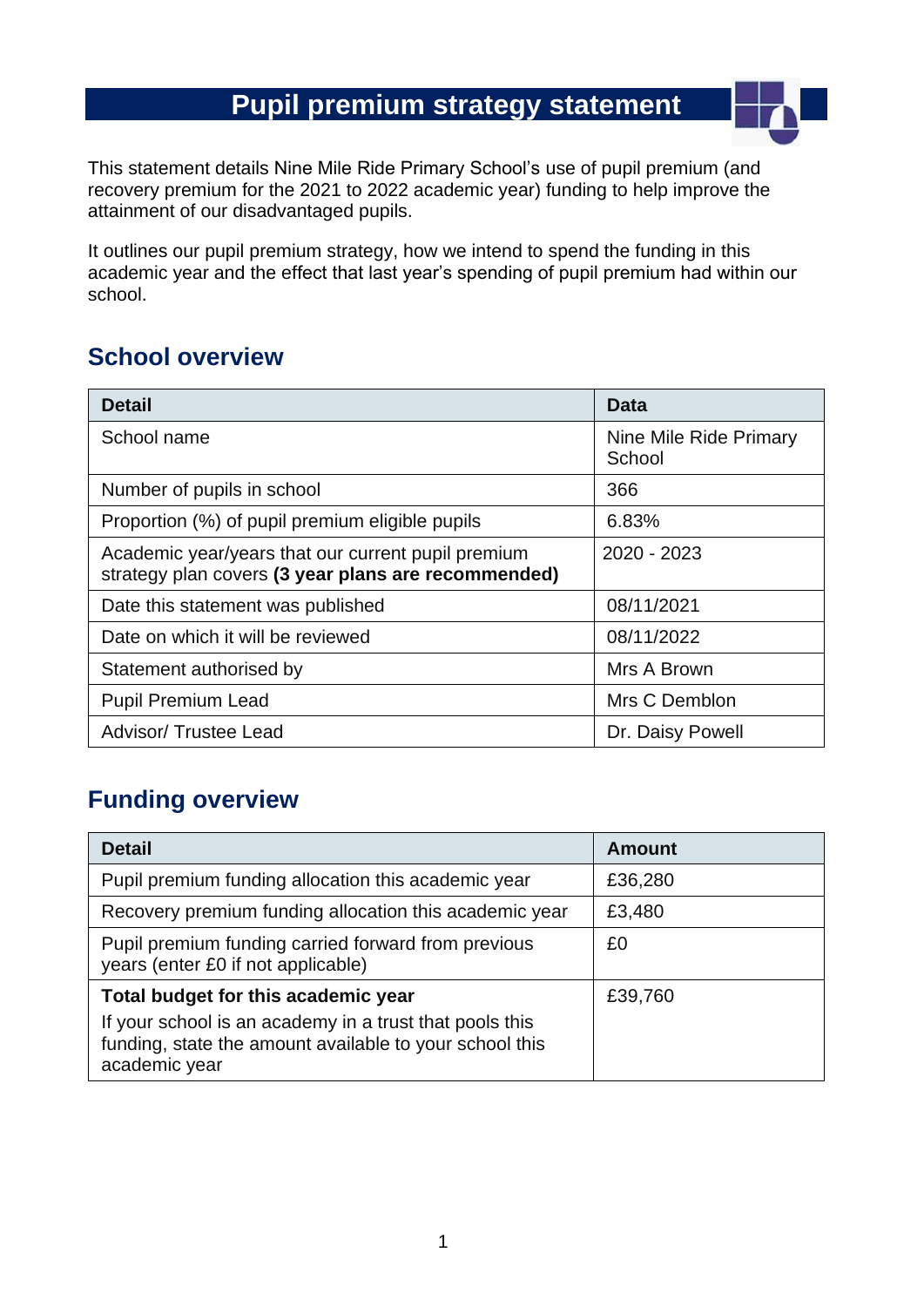# **Part A: Pupil premium strategy plan**

#### **Statement of intent**

At Nine Mile Ride Primary School we take pride in developing outstanding young people, regardless of their background and the challenges they may face, by having the highest expectations of all our students and knowing each child well. We challenge our students to strive for academic, creative, emotional, sporting and personal success within a broad, vibrant and enriched curriculum.

Our vision is for all students to leave Nine Mile Ride as independent learners with the knowledge, concepts, skills and attitudes to prepare them for the next stages in their education and to contribute positively to society.

Our values of being respectful, resilient, resourceful and reflective enable students to develop a personal ethic and a moral attitude that positively affects their behaviour and equips them with the skills needed for successful lives both now and in the future.

Our pupil premium strategy is designed to support the most vulnerable pupils within our community and is integral to our wider school development plans for educational recovery following COVID-19. We aim to achieve this through targeted support, rooted in robust diagnostic development and aim for our staff to be experts in our pupils that than using a label to make assumptions as to what disadvantaged children may face.

We follow evidence-based research [\(EEF\)](https://educationendowmentfoundation.org.uk/public/files/Publications/Covid-19_Resources/The_EEF_guide_to_supporting_school_planning_-_A_tiered_approach_to_2021.pdf) and as a result. our key principles of this strategy are to ensure:

- We ensure that quality first teaching and learning opportunities meet the needs of all of our pupils.
- We ensure that appropriate additional provision is made for pupils who belong to vulnerable groups, this includes ensuring that the needs of disadvantaged pupils are adequately assessed and addressed
- We also recognise that not all pupils who are disadvantaged are registered or qualify for free school meals.
- Pupil premium funding will be allocated following a needs analysis which will identify priority classes, groups or individuals.

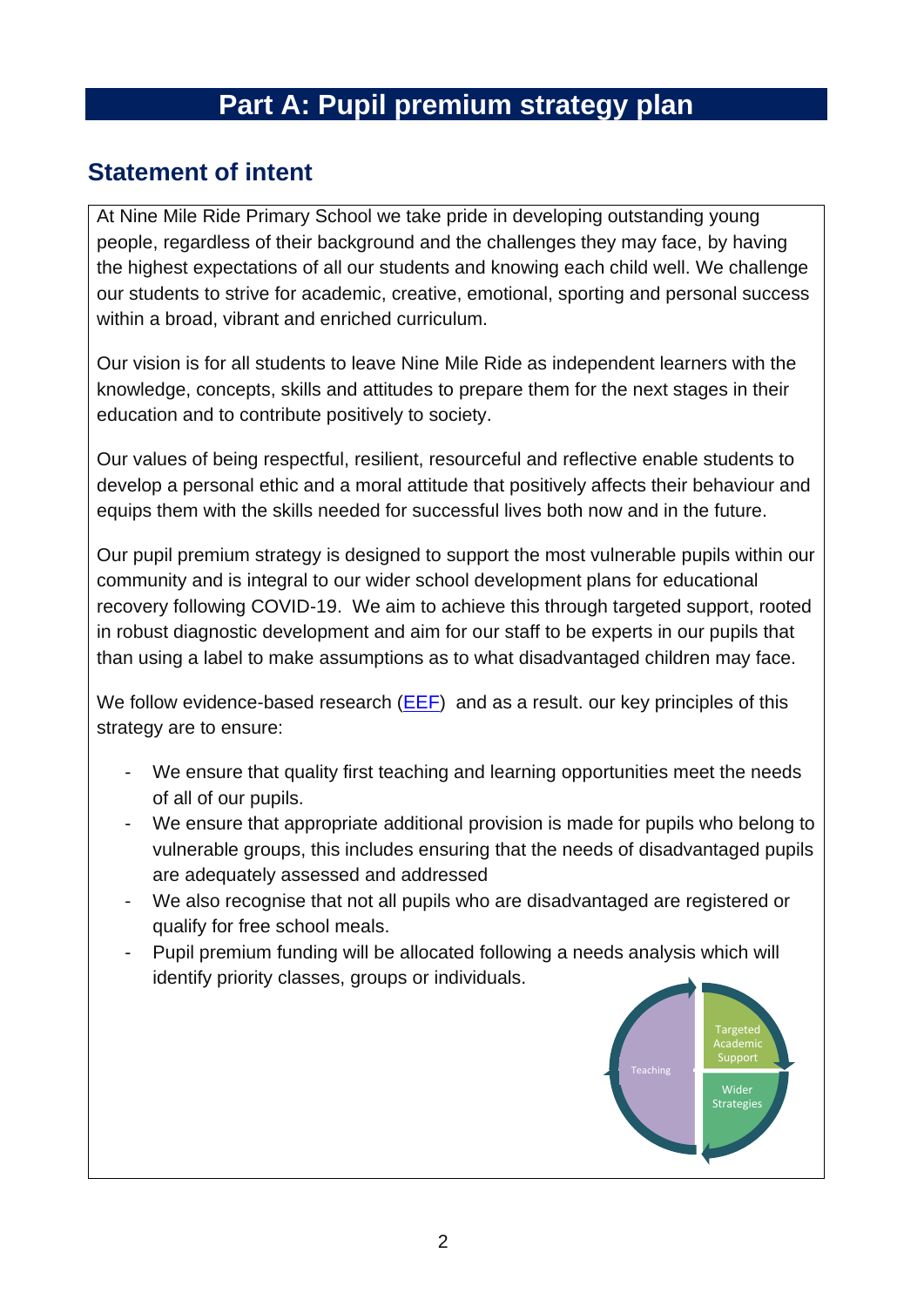# **Challenges**

This details the key challenges to achievement that we have identified among our disadvantaged pupils.

| <b>Challenge</b><br>number | <b>Detail of challenge</b>                                                                                                                                                                                                                                                                                                                                                                                                                                 |  |
|----------------------------|------------------------------------------------------------------------------------------------------------------------------------------------------------------------------------------------------------------------------------------------------------------------------------------------------------------------------------------------------------------------------------------------------------------------------------------------------------|--|
| 1                          | Some pupils may not have the basic skills in Maths and English to meet age<br>related expectations. At our last assessment point (July 2021), 75% of pupil<br>premium children had the potential to meet expected level in reading, 80% in<br>writing and 75% in maths (70% combined). Achievement of potential to<br>achieve greater depth within relevant year group standards was 30% for<br>reading, 25% for writing and 30% for maths (20% combined). |  |
| $\overline{2}$             | Through speech and language screening of the children within our school, we<br>have identified 9.8% of our school population is currently needed additional<br>speech and language support. These are predominantly within our Reception<br>and Key Stage 1 cohorts and in general, is more prevalent among our<br>disadvantaged pupils.                                                                                                                   |  |
| 3                          | Our Thrive assessments, observations and discussions with families indicate<br>that there is an increase social and emotional issues related to school<br>closures, lack of social contact and lack of enrichment opportunities. These<br>challenge particularly affect disadvantaged pupils, including their attainment.                                                                                                                                  |  |
| $\overline{\mathcal{A}}$   | Our attendance data indicates that attendance and punctuality of our<br>disadvantaged pupils is lower than the non-disadvantaged pupils. Attendance<br>is 0.11% lower and lateness is 0.62% lower.<br>During this academic year (since September 2021), 16% (3 families) of our                                                                                                                                                                            |  |
|                            | disadvantaged pupils have been persistently late, meaning that children are<br>missing out on average 1.5 hours of learning time per week.                                                                                                                                                                                                                                                                                                                 |  |
| 5                          | Remote learning resulted in many of our children, particularly those who are<br>disadvantaged, disengage from the process of learning without the support of<br>teachers and are unable to plan, monitor and evaluate their learning<br>independently.                                                                                                                                                                                                     |  |
|                            | Metacognition came out low on an ImpactEd survey of all pupils in KS2 in<br>academic year 2020-21.                                                                                                                                                                                                                                                                                                                                                         |  |
| 6                          | In some cases, disadvantaged pupils lack regular learning routines at home,<br>including reading with an adult, completing homework, practising spelling and<br>times tables. In some cases, disadvantaged pupils do not have adequate<br>equipment to complete home learning, or to being into school.                                                                                                                                                    |  |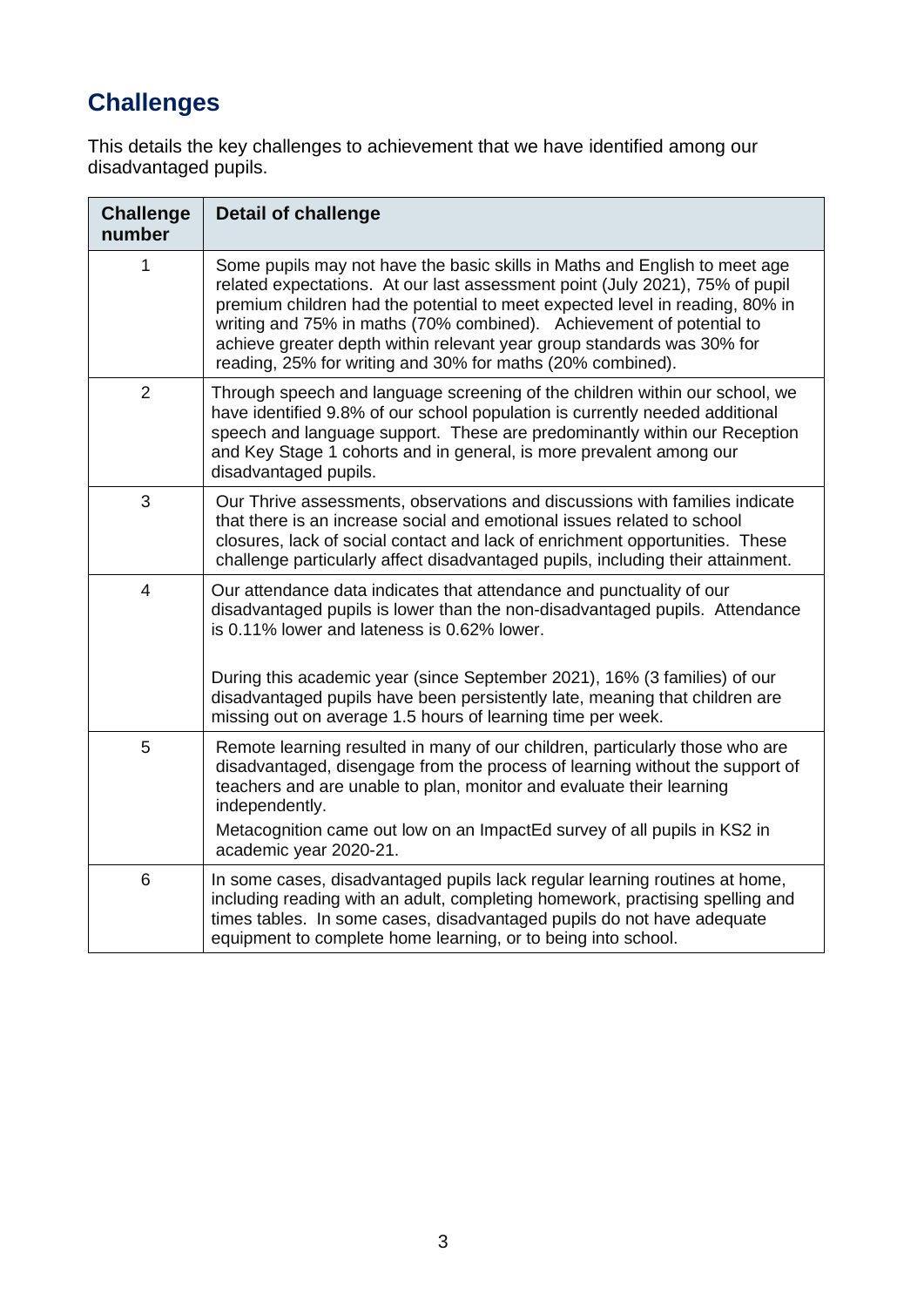# **Intended outcomes**

This explains the outcomes we are aiming for **by the end of our current strategy plan**, and how we will measure whether they have been achieved.

| <b>Intended outcome</b>                                                                         | <b>Success criteria</b>                                                                                                                                                                  |
|-------------------------------------------------------------------------------------------------|------------------------------------------------------------------------------------------------------------------------------------------------------------------------------------------|
| Improved attainment in English and<br>maths among disadvantaged pupils.                         | KS2 outcomes in reading, writing and maths in<br>2023/4 is above the national average for<br>disadvantaged.                                                                              |
|                                                                                                 | Every child will access and experience success in<br>$\overline{\phantom{a}}$<br>their learning                                                                                          |
|                                                                                                 | Teaching and learning is high quality with high<br>engagement                                                                                                                            |
|                                                                                                 | Online learning is of a high quality with high<br>engagement                                                                                                                             |
|                                                                                                 | All children make at least appropriate progress<br>based on prior attainment data with an expectation<br>that 20% of disadvantaged children make better<br>than expected progress        |
|                                                                                                 | Moderation and assessment is robust, reliable and<br>accurate                                                                                                                            |
|                                                                                                 | Support and evidence-based interventions in<br>place for all pupils                                                                                                                      |
| To improve speech and language<br>skills and vocabulary among<br>disadvantaged pupils           | Assessments and observations indicate<br>significantly improved oracy among disadvantaged<br>pupils                                                                                      |
|                                                                                                 | SALT sessions are planned and delivered by<br>ELKLAN qualified staff within our school                                                                                                   |
|                                                                                                 | High-quality and diverse texts are utilised (using<br>Lexile scores) which expose children to a range of<br>vocabulary and experiences which are explored<br>through VIPERS discussions. |
|                                                                                                 | Knowledge organisers clearly identify appropriate<br>vocabulary that will be taught explicitly through<br>whole class teaching                                                           |
| Disadvantaged pupils are equipped<br>and empowered to thrive in the 21 <sup>st</sup><br>century | All children feel safe and happy to come to school<br>and attendance is at least 98%                                                                                                     |
|                                                                                                 | Disadvantaged children can enrich their learning<br>through trips, visitors and virtual opportunities<br>along with their peers                                                          |
|                                                                                                 | Mental wellbeing, growth mindset & character<br>education are promoted                                                                                                                   |
|                                                                                                 | Pupils take ownership of & responsibility for their<br>$\overline{\phantom{a}}$<br>learning (metacognition)                                                                              |
|                                                                                                 | Pupils are curious, communicate well and rise to<br>$\overline{\phantom{0}}$<br>challenges                                                                                               |
|                                                                                                 | All children understand the potential dangers of<br>the real and virtual world and have strategies to<br>manage risk                                                                     |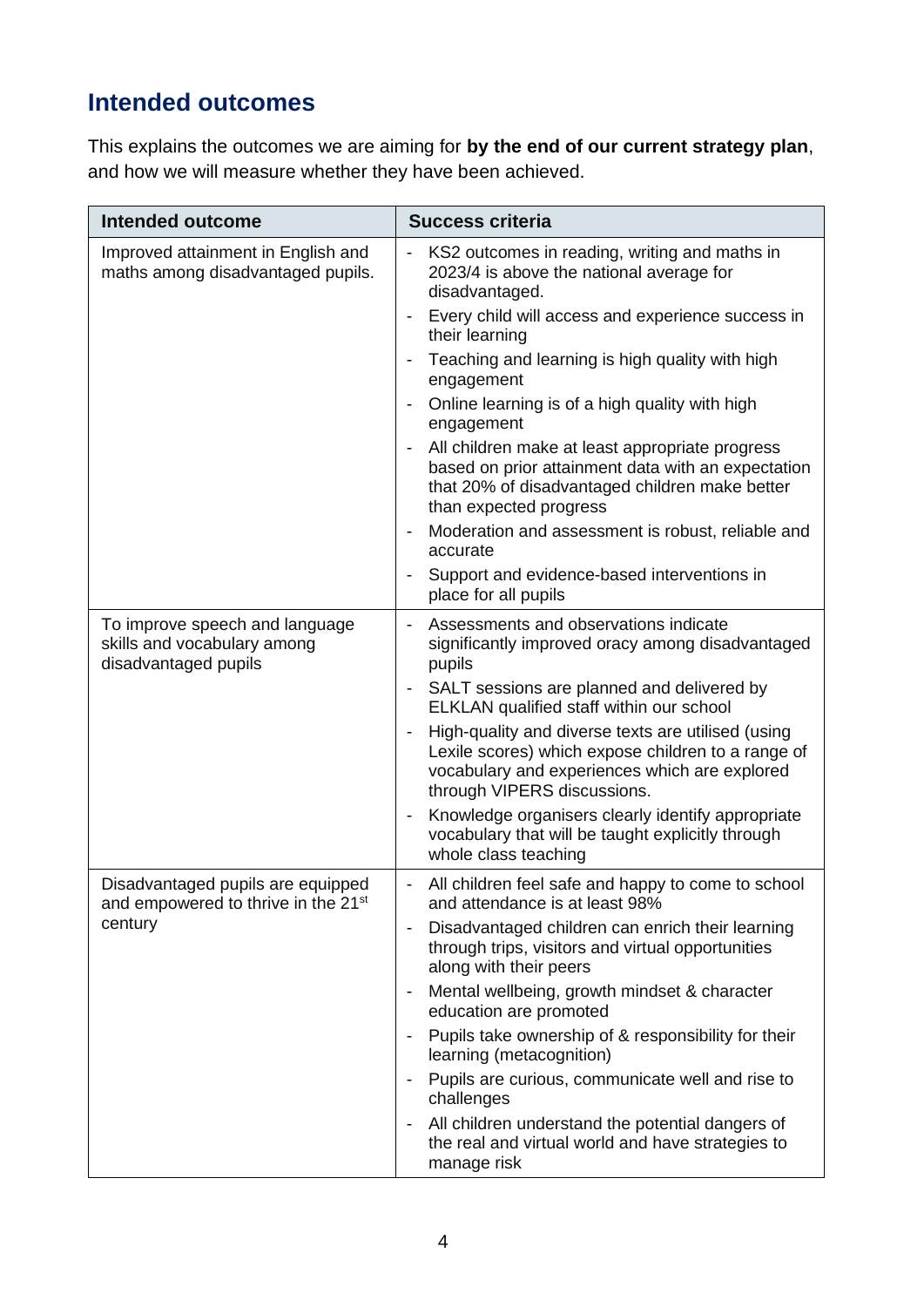| Opportunities are created for<br>everyone, particularly our<br>disadvantaged pupils, to shine and<br>feel valued. |                          | 100% of disadvantaged children are given the<br>opportunity to represent the school in the wider<br>community  |
|-------------------------------------------------------------------------------------------------------------------|--------------------------|----------------------------------------------------------------------------------------------------------------|
|                                                                                                                   | $\overline{\phantom{a}}$ | Thrive assessments indicate an improvement in<br>children's emotional wellbeing                                |
|                                                                                                                   |                          | Pupil voice indicates that disadvantaged pupils are<br>happy and feel valued within our school<br>community    |
|                                                                                                                   |                          | Nurture assistants provide ad hoc support and<br>lunch-time drop-in sessions to those children who<br>need it. |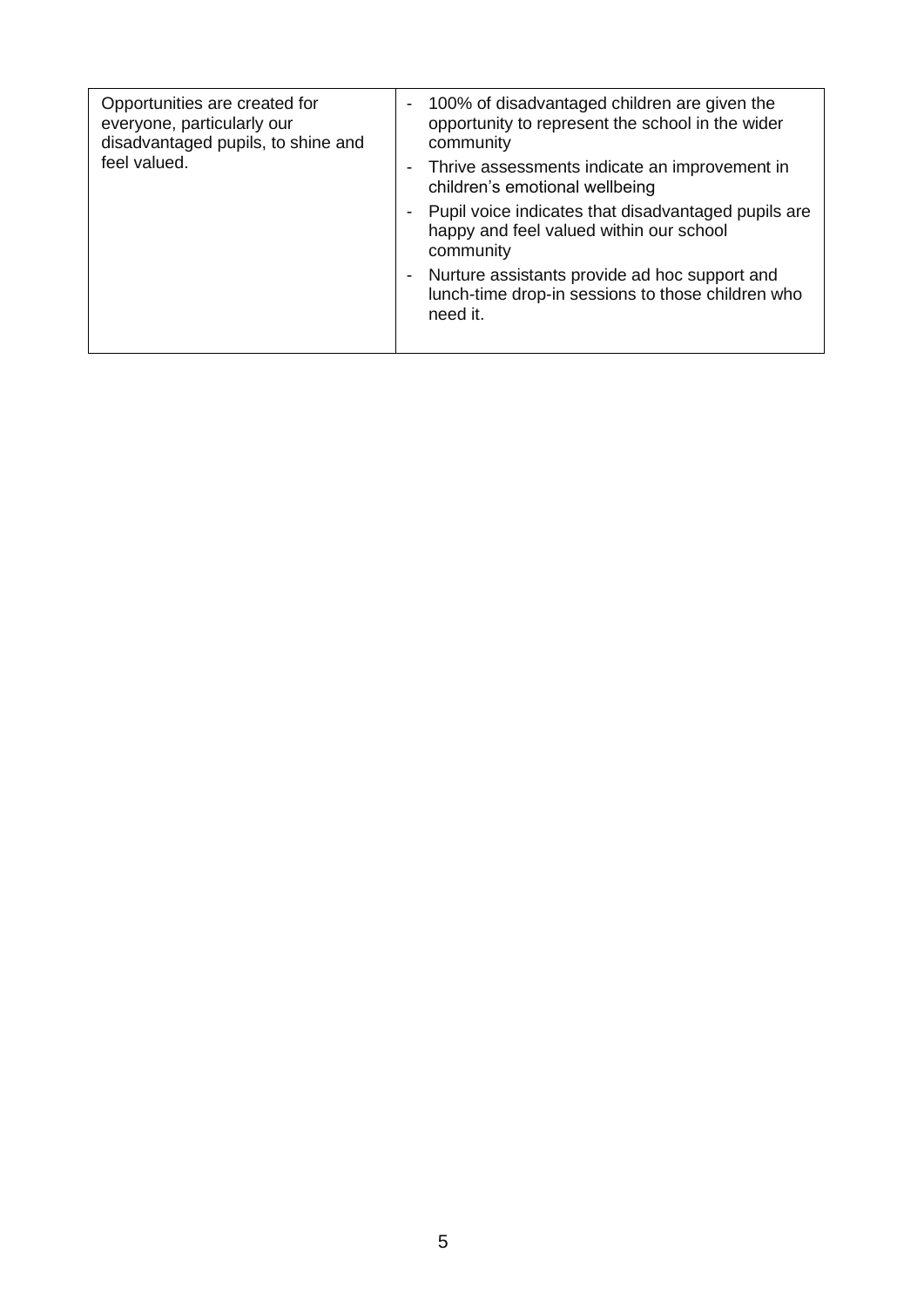# **Activity in this academic year**

This details how we intend to spend our pupil premium (and recovery premium funding) **this academic year** to address the challenges listed above.

## **Teaching (for example, CPD, recruitment and retention)**

Budgeted cost: £ 29,640

| <b>Activity</b>                                    | Evidence that supports this approach                                                                                                                                                                                                                                                                                                                                                                                                                                                                      | <b>Challenge</b><br>number(s)<br>addressed |
|----------------------------------------------------|-----------------------------------------------------------------------------------------------------------------------------------------------------------------------------------------------------------------------------------------------------------------------------------------------------------------------------------------------------------------------------------------------------------------------------------------------------------------------------------------------------------|--------------------------------------------|
| <b>PiXL</b><br>methodology of<br>diagnosis,        | PiXL supports primary schools across the country<br>and the methodology of diagnosis, therapy, testing<br>has had a positive impact across all PiXL schools                                                                                                                                                                                                                                                                                                                                               | 1                                          |
| therapy, testing<br>being used<br>across Years 1-6 | Sutton Trust found that, 'The effects of high-quality<br>teaching are especially significant for pupils from<br>disadvantaged backgrounds over a school year,<br>these pupils gain 1.5 years' worth of learning with<br>very effective teachers                                                                                                                                                                                                                                                           |                                            |
|                                                    | Pupils need a sound understanding of number to<br>successfully apply more complicated maths<br>operations.                                                                                                                                                                                                                                                                                                                                                                                                |                                            |
|                                                    | Daniel Willingham (Psychologist at the University of<br>Virginia) states automatic retrieval of maths facts is<br>critical to solving complex problems because<br>complex problems have simpler problems embedded<br>in them)                                                                                                                                                                                                                                                                             |                                            |
| <b>Talk for Writing</b><br><b>Guided Reading</b>   | T4W enables children to imitate the language they<br>need for a topic orally before reading, analysing it<br>and then writing their own version.                                                                                                                                                                                                                                                                                                                                                          | 1, 2, 3, 5, 6                              |
| <b>Mastery Teaching</b><br>of Maths                | GR-EEF validated research shows guided out loud<br>reading has beneficial impact on fluency and<br>comprehension skills                                                                                                                                                                                                                                                                                                                                                                                   |                                            |
| <b>Growth Mindset</b>                              | NCETM is a national research-based community that<br>enhances and strengthens maths teaching                                                                                                                                                                                                                                                                                                                                                                                                              |                                            |
|                                                    | July 2017-DfE Standards for Teachers professional<br>development state that 'Professional Development<br>must be prioritised by school leadership.'                                                                                                                                                                                                                                                                                                                                                       |                                            |
|                                                    | Growth Mindset-Research in neuroscience by Carol<br>Dweck https://www.mindsetworks.com/science/ has<br>shown that the brain is more malleable than first<br>thought and has shown how connectivity between<br>neurons can change with experience. Dr. Dweck<br>coined the terms fixed mindset and growth mindset<br>to describe the underlying beliefs people have about<br>learning and intelligence. When students believe they<br>can get smarter, they understand that effort makes<br>them stronger. |                                            |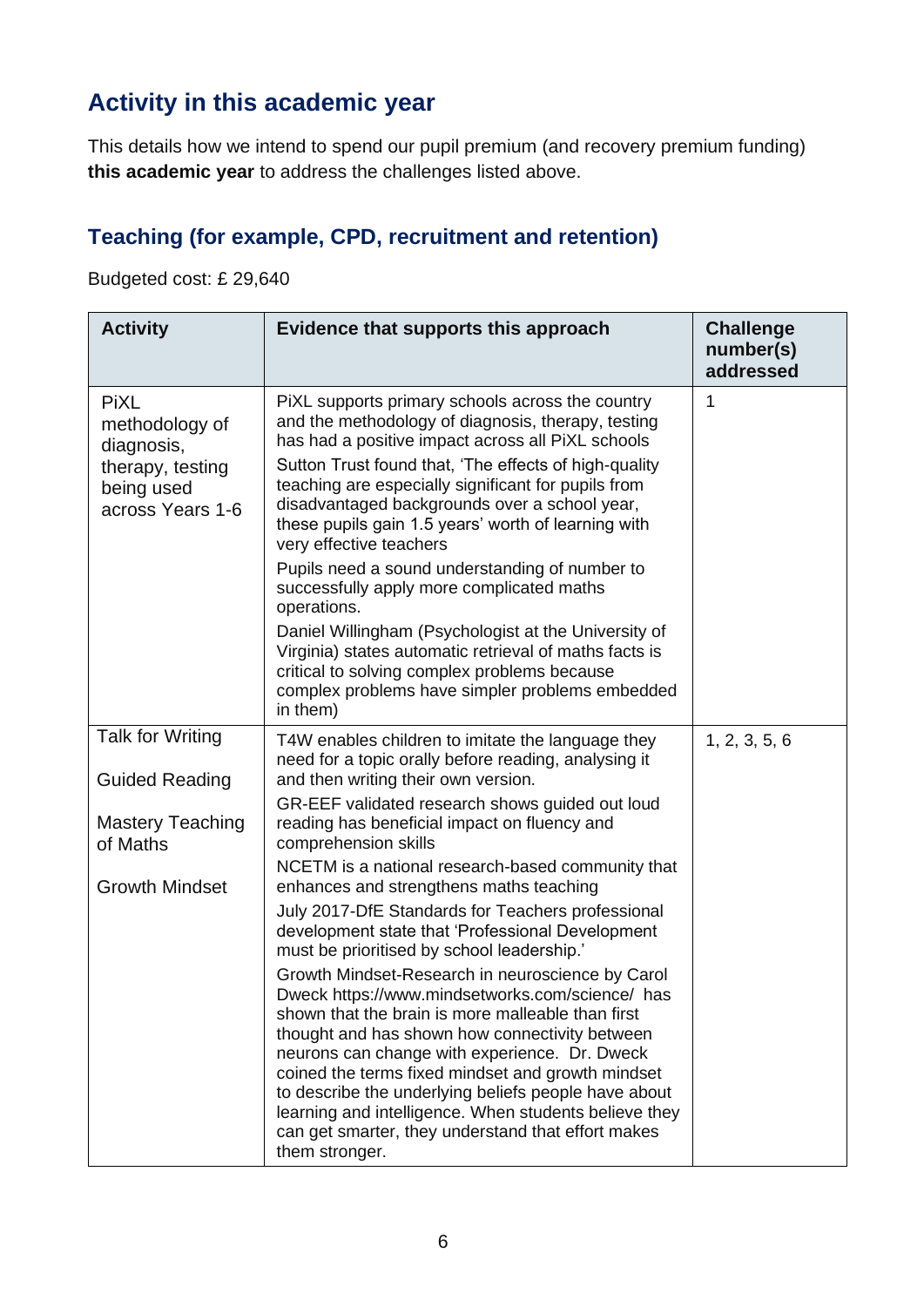| Maximising the<br>quality of teaching<br>through the effective<br>development and<br>deployment of<br>teachers and teach-<br>ing assistants               | EEF's Making Best Use of Teaching Assistants guid-<br>ance report presents the best available evidence re-<br>garding the deployment and development of teaching<br>assistants. The report makes seven evidence-based<br>recommendations to help schools maximise the im-<br>pact of teaching assistants.<br>EEF's School Partnership Programme (click here)<br>Walk Thru-Evidence-based teaching techniques<br>(click here)                                                                                           | 1, 2, 3, 5 |
|-----------------------------------------------------------------------------------------------------------------------------------------------------------|------------------------------------------------------------------------------------------------------------------------------------------------------------------------------------------------------------------------------------------------------------------------------------------------------------------------------------------------------------------------------------------------------------------------------------------------------------------------------------------------------------------------|------------|
| To develop<br>opportunities for<br>oracy across the<br>school through shar-<br>ing of Picture News                                                        | Research has shown that there can be a significant<br>difference in vocabulary of different groups. The Early<br>Catastrophe Paper (Hart and Riseley, 2003) reports:<br>Vocabulary (at age 3) of a child from a disadvantaged<br>family: 500 words<br>Vocabulary (at age 3) of a child from a professional<br>family: 1100 words<br>It is important to develop and increase all pupils<br>vocabularies.<br>Voice 21 project-a campaign to raise the status of<br>oracy in schools across the UK & get talking in class | 1, 2, 5    |
| Accelerated reader<br>is introduced to pro-<br>mote reading and<br>track progress for<br>children in year 2<br>upwards to develop<br>a culture of reading | Psychologist Keith Stanovich found that pupils who<br>learn to read well early tend to do better as they move<br>through school. This is because pupils who read well,<br>read more and vice versa. The gap between those<br>that read well (and those that read less) grows expo-<br>nentially as children get older, creating problems not<br>just in reading but in accessing and engaging with the<br>curriculum                                                                                                   | 1, 6       |
| Resilience and per-<br>serverance is devel-<br>oped through<br><b>Growth Mindset</b>                                                                      | It is based on research (Carol Dweck-Theory of Moti-<br>vation) that shows that pupils who have a growth<br>$mindset$ – the belief that intelligence is malleable – try<br>harder, persist for longer, seek out feedback and set<br>themselves more challenging goals.                                                                                                                                                                                                                                                 | 3, 5, 6    |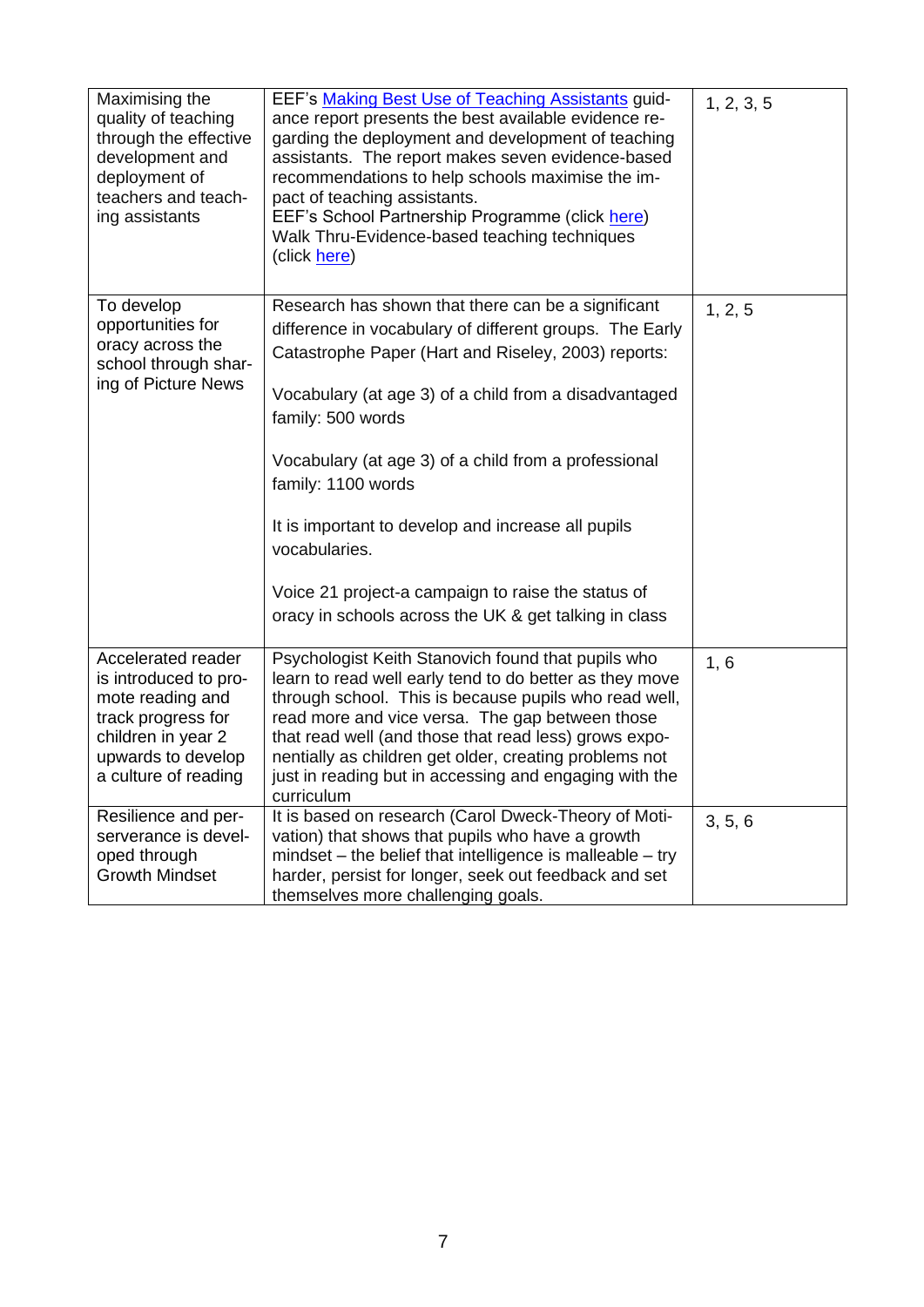## **Targeted academic support (for example, tutoring, one-to-one support structured interventions)**

Budgeted cost: £4,590

| <b>Activity</b>                                                                                                                                             | Evidence that supports this approach                                                                                                                                                                                                                                                                                                                                                                                                                                                                                                                                                                                                                                                                                                                                                                                                      | <b>Challenge</b><br>number(s)<br>addressed |
|-------------------------------------------------------------------------------------------------------------------------------------------------------------|-------------------------------------------------------------------------------------------------------------------------------------------------------------------------------------------------------------------------------------------------------------------------------------------------------------------------------------------------------------------------------------------------------------------------------------------------------------------------------------------------------------------------------------------------------------------------------------------------------------------------------------------------------------------------------------------------------------------------------------------------------------------------------------------------------------------------------------------|--------------------------------------------|
| School-based tuition for<br>identified vulnerable<br>pupils                                                                                                 | EEF guidance.                                                                                                                                                                                                                                                                                                                                                                                                                                                                                                                                                                                                                                                                                                                                                                                                                             | 1, 6                                       |
| Use of PiXL<br>methodology for laser<br>sharp interventions,<br>delivered by high<br>quality teachers and<br>teaching staff                                 | National PiXL data has shown that the diagnosis,<br>therapy, testing methodology has had positive<br>impact across all PiXL primary schools                                                                                                                                                                                                                                                                                                                                                                                                                                                                                                                                                                                                                                                                                               | 1, 6                                       |
| 1:1 targeted work<br>supported by SALT<br>(Speech and Language<br>Therapist)                                                                                | 'What Works': Interventions for children and young<br>people with speech, language and communication<br>needs-Research Report DFE RR247-BCRP10                                                                                                                                                                                                                                                                                                                                                                                                                                                                                                                                                                                                                                                                                            | $\overline{2}$                             |
| Teaching of<br>metacognition<br>strategies                                                                                                                  | EEF guidance states that Metacognition has the<br>most impact for improving pupil's attainment.<br>Metacognition and self-regulation approaches aim<br>to help pupils think about their own learning more<br>explicitly, often by teaching them specific<br>strategies for planning, monitoring and evaluating<br>their learning. Interventions are usually designed<br>to give pupils a repertoire of strategies to choose<br>from and the skills to select the most suitable<br>strategy for a given learning task. Self-regulated<br>learning can be broken into three essential<br>components:<br>cognition - the mental process involved in<br>knowing, understanding, and learning;<br>metacognition - often defined as 'learning to<br>learn'; and<br>motivation - willingness to engage our<br>metacognitive and cognitive skills | 5                                          |
| Thrive Approach<br>Targeted, measured,<br>early intervention that<br>supports social & emo-<br>tional well-being in chil-<br>dren<br><b>Pupil Champions</b> | Schools that have adopted Thrive are achieving<br>nearly double the UK average in performance<br>improvement results (Fronting the Challenge<br>Projects 2015)                                                                                                                                                                                                                                                                                                                                                                                                                                                                                                                                                                                                                                                                            | 3, 6                                       |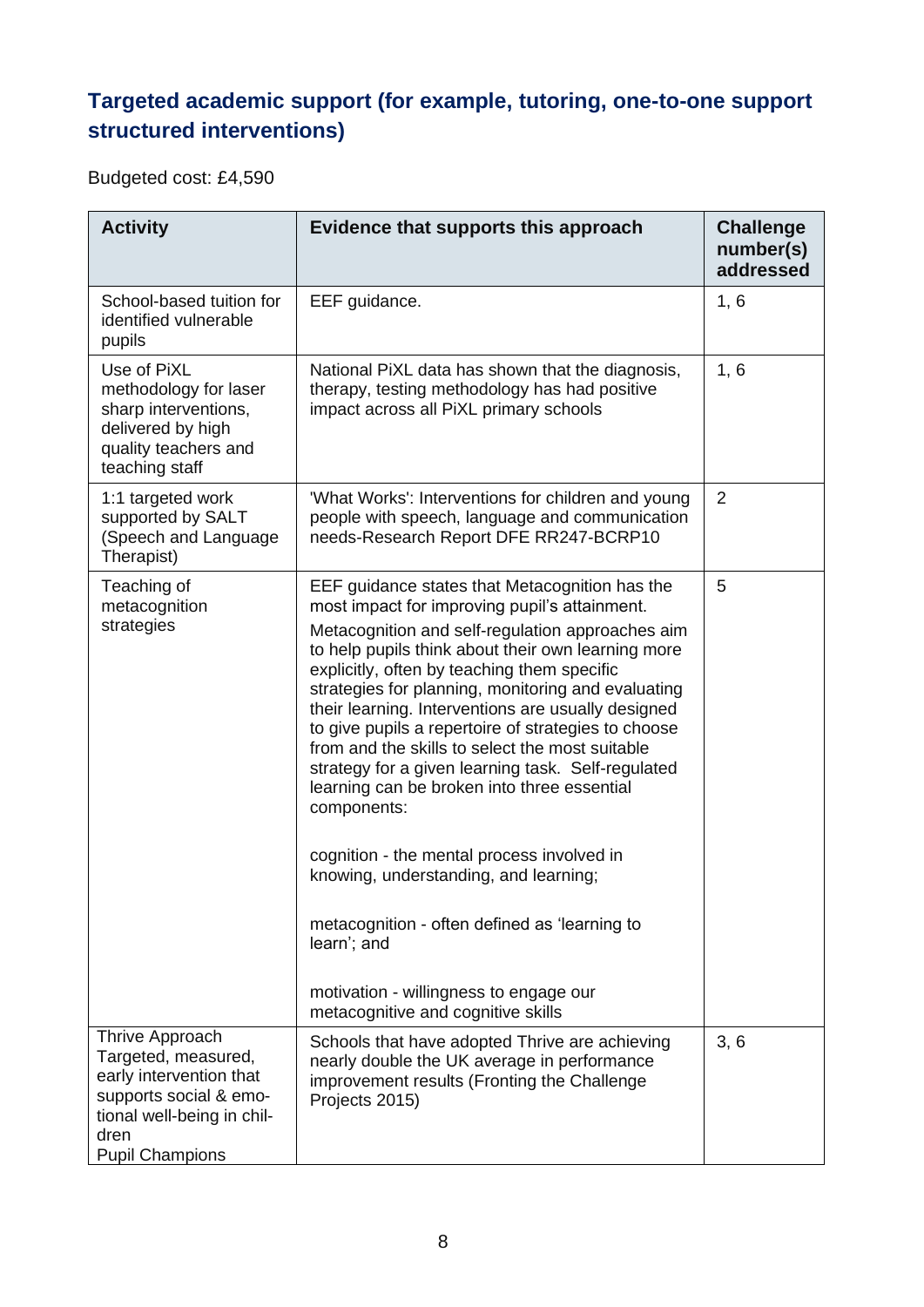| Lunchtime Nurture ses-<br>sions and post box sys-<br>tem<br><b>Playground Friends</b>                                                                                       |                                                                                                                                                                                        |         |
|-----------------------------------------------------------------------------------------------------------------------------------------------------------------------------|----------------------------------------------------------------------------------------------------------------------------------------------------------------------------------------|---------|
| Catch Up literacy pro-<br>gramme- a structured<br>one-to-one literacy inter-<br>vention                                                                                     | 1:1 intervention with qualified member of staff<br>(Education Endowment Fund Toolkit)<br>Small group interventions with trained staff have<br>been shown to be effective (EEF Toolkit) | 1, 2, 3 |
| Introduce Little Wandle<br>Letters and Sounds Re-<br>vised SSP within KS1,<br>and Keep Up Package<br>within KS2 for those who<br>did not pass the PSC in<br>KS <sub>1</sub> | Small group interventions with trained staff have<br>been shown to be effective (EEF Toolkit)<br>Phonics EEF toolkit can be accessed here.                                             | 1, 2, 6 |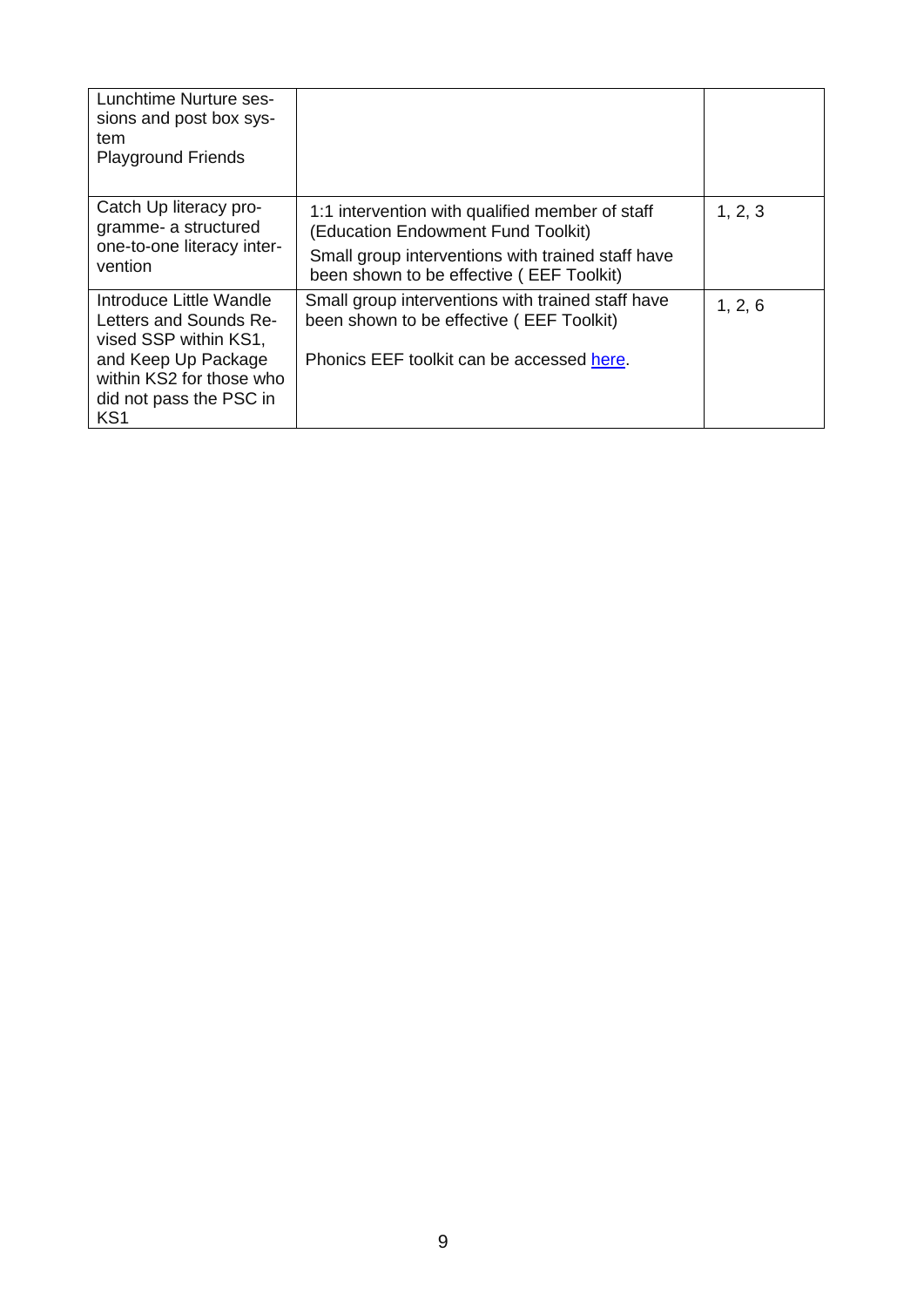## **Wider strategies (for example, related to attendance, behaviour, wellbeing)**

Budgeted cost: £5,530

| <b>Activity</b>                                                                                     | <b>Evidence that supports this</b><br>approach                                                                                                                                                                                                                                                                                                                                                                                                                                                                                                                                                                          | <b>Challenge</b><br>number(s)<br>addressed |
|-----------------------------------------------------------------------------------------------------|-------------------------------------------------------------------------------------------------------------------------------------------------------------------------------------------------------------------------------------------------------------------------------------------------------------------------------------------------------------------------------------------------------------------------------------------------------------------------------------------------------------------------------------------------------------------------------------------------------------------------|--------------------------------------------|
| Colour coded system<br>for attendance on end<br>of term reports                                     | Parental involvement is consistently as-<br>sociated with pupils' success at school.<br>Two recent meta-analyses from the USA<br>suggest that increasing parental involve-<br>ment in primary schools has on average<br>2-3 months positive impact (EEF<br>Toolkit).<br>Addressing any attendance concerns is a<br>key step to improving progress and at-<br>tainment. Pupils must be in school to ac-<br>cess learning and avoid gaps occurring.<br>By informing parents regularly about at-<br>tendance you can raise awareness of the<br>implications of poor attendance and pre-<br>empt possible attendance issue. | 4                                          |
| Giving disadvantaged<br>children opportunities to<br>participate in extra-<br>curricular activities | that primary schools that offer a free<br>and nutritious meal before school, can<br>boost their reading, writing and maths<br>results by the equivalent of two months'<br>progress over the course of a year.<br>Adventure learning interventions<br>consistently show positive benefits on<br>academic learning                                                                                                                                                                                                                                                                                                        | 3, 6                                       |

### **Total budgeted cost: £ 39,760**